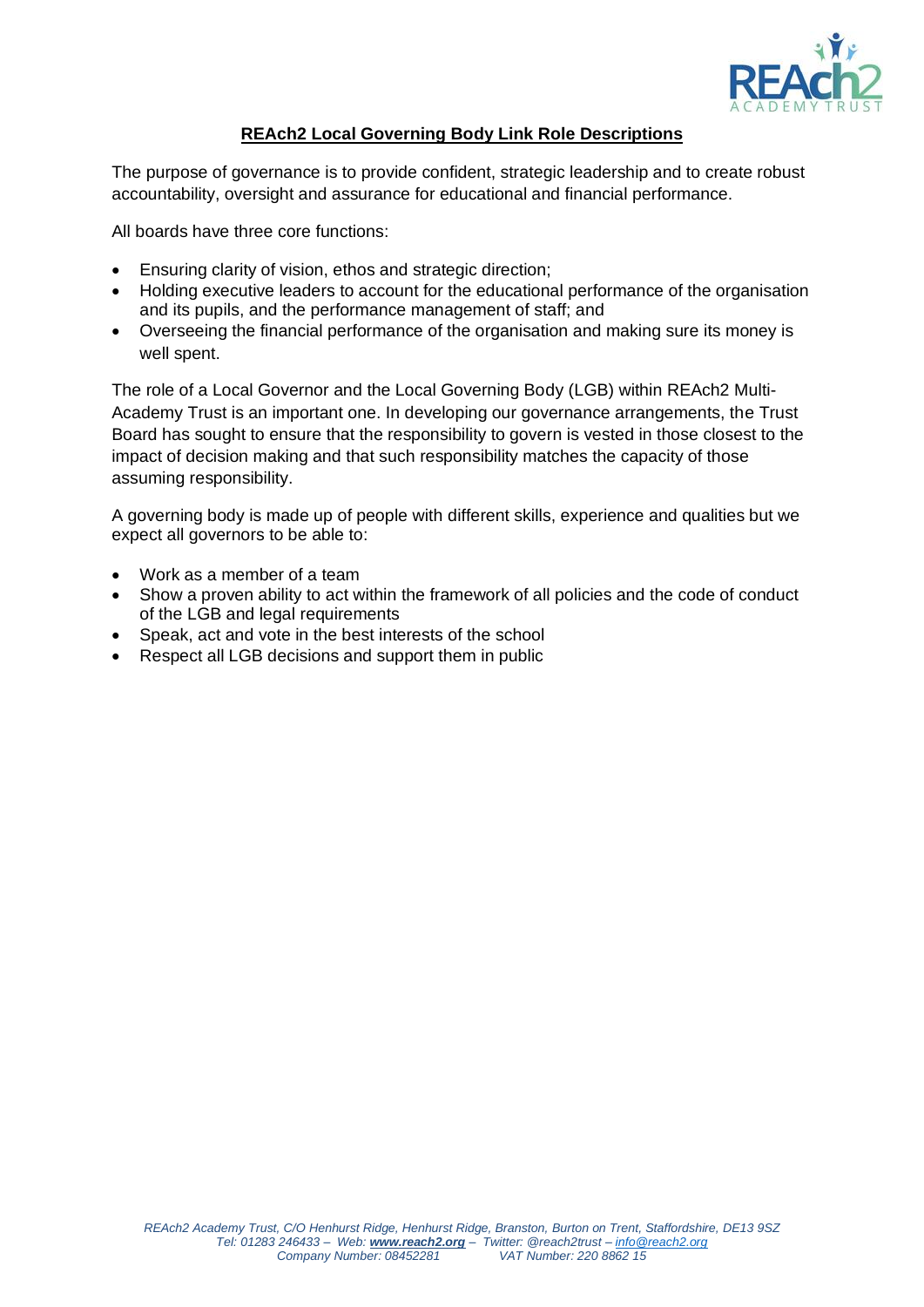

## **REAch2 Governor Person Specification**

Governors have a variety of skills and knowledge but there are a number of essential personal qualities required of any governor including:

Personal:

- An interest in the education of all children
- A sense of fairness
- Tact and diplomacy
- Sound communication skills in listening, speaking and writing
- Assimilation skills to help absorb and make use of wide ranges of information and data
- A commitment to participation in training and self-evaluation.

For the team:

- An ability to work as a member of a team
- A willing, constructive work ethic with a team of governors who have some or all of these qualities
- An ability to respect confidentiality and adhere to the governors' code of conduct at all times.

For the school:

- A commitment to the vision and values of the school
- A commitment to securing the best educational outcomes for all children
- The capacity to develop specific knowledge and understanding of the school and its community
- A commitment to equalities.